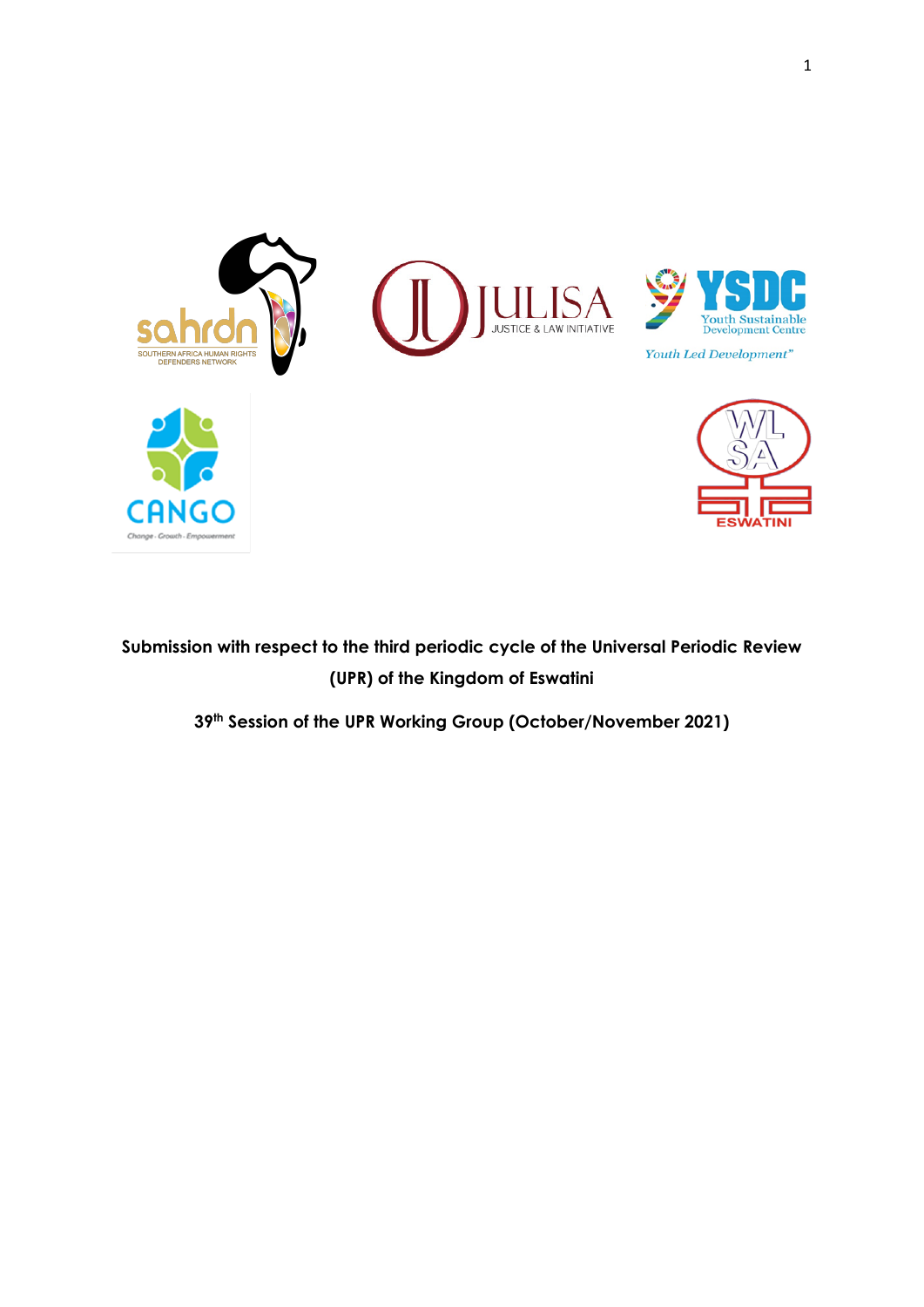## **Contents**

| 1. |     |                                                                        |  |
|----|-----|------------------------------------------------------------------------|--|
| 2. |     | Human Rights Issues Relating to Human Rights Defenders in Eswatini5    |  |
| 5  | 2.1 | Defenders and Freedom of Expression, Association and Peaceful Assembly |  |
|    | 2.2 | Freedom from Torture, Inhuman and Degrading Treatment or Punishment 8  |  |
|    |     |                                                                        |  |
|    | 2.4 | Independence of the Judiciary and Availability of other Redress        |  |
| 3. |     |                                                                        |  |
| 4. |     |                                                                        |  |
|    |     |                                                                        |  |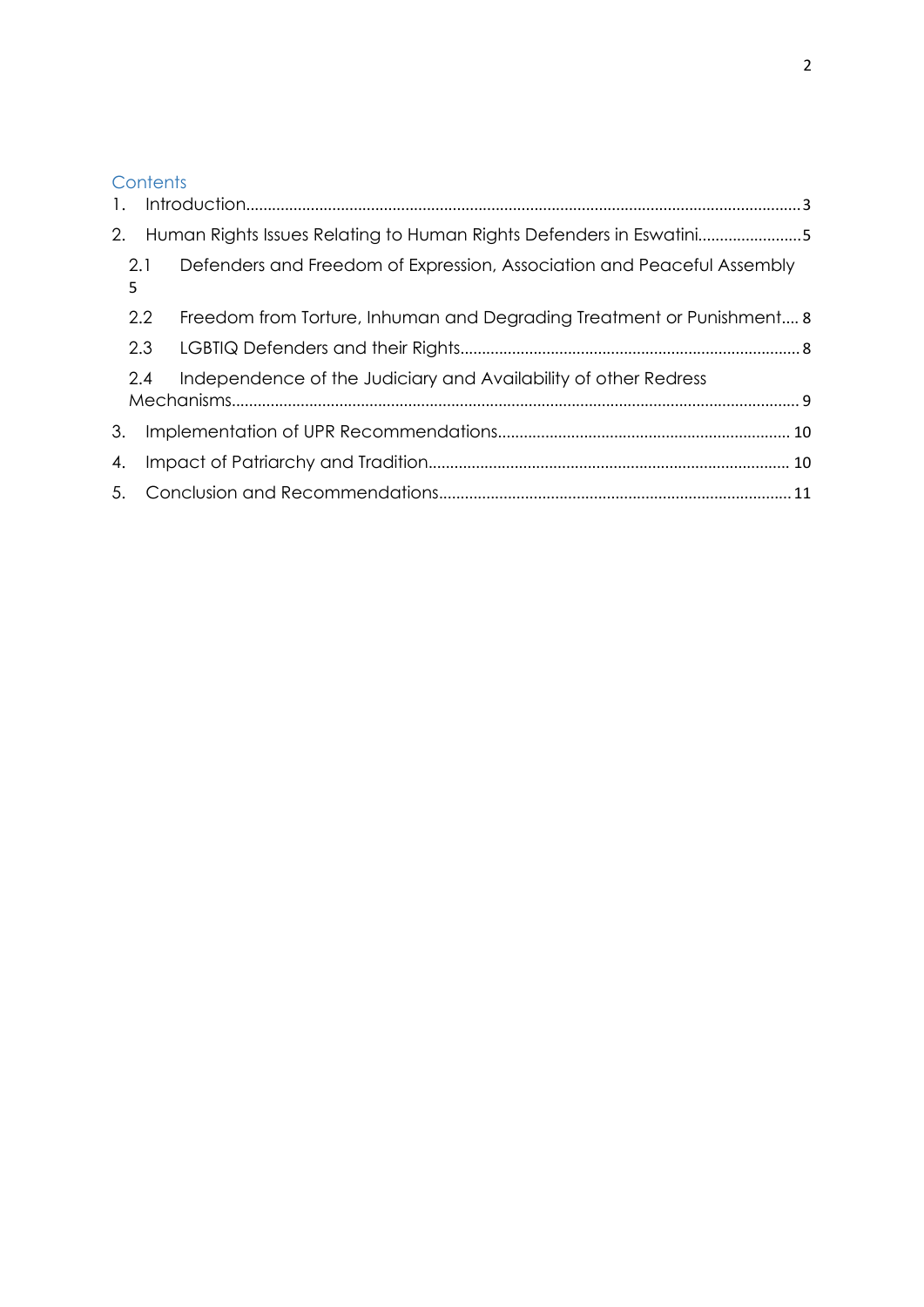#### <span id="page-2-0"></span>1. Introduction

This is <sup>a</sup> joint submission by the Coordinating Assembly of Non-Governmental Organisations, the Justice and Law Initiative, Southern Africa Human Rights Defenders Network (The Defenders Network or SAHRDN), Women and Law in Southern Africa Research and Educational Trust Eswatini (WLSA) <sup>1</sup> and the Youth Sustainable Development Centre on Eswatini to the 39th Session of the Working Group on the Universal Periodic Review.

- 1. The **Coordinating Assembly of Non-Governmental Organisations** (CANGO) is <sup>a</sup> membership based, umbrella organisation for NGOs in Eswatini with <sup>a</sup> membership of more than seventy NGOs. Its mandate is to coordinate, facilitate joint advocacy, build capacity – both institutional and technical and manage grants. The member organisations are clustered into consortia; namely children, youth, gender, food security and livelihoods, media, HIV/AIDS, Human Rights and Governance, and the Elections Support Network.
- 2. The **Justice and Law Initiative (JULISA)** is <sup>a</sup> registered, not for profit organisation whose mandate is to advance access to and delivery of justice through promoting human rights practice, institutional accountability and deepening citizen participation in policy development and implementation processes. This is done through research and capacity-building as well as advocacy and networking at national, regional and international levels.

- c Women'<sup>s</sup> customary land rights;
- $\bullet$ Rights of indigenous populations;
- e Media freedom and digital rights; and

<sup>1</sup> This submission was drafted through the assistance of the Advancing Rights in Southern Africa Program (ARISA). With suppor<sup>t</sup> from USAID, the PROGRESS Consortium is currently implementing the Advancing Rights in Southern Africa (ARISA) Program to improve the recognition, awareness, and enforcement of human rights in the region, including protection of the region'<sup>s</sup> most vulnerable and marginalized groups. The Progress Consortium is made up of Freedom House, the American Bar Association (ABA), Internews and PACT. The ARISA Programme will run for <sup>a</sup> period of five (5) years with <sup>a</sup> focus on the following thematic issues which have been identified as crucial for the promotion of human rights in Southern Africa:

The rights of human rights defenders as <sup>a</sup> cross-cutting theme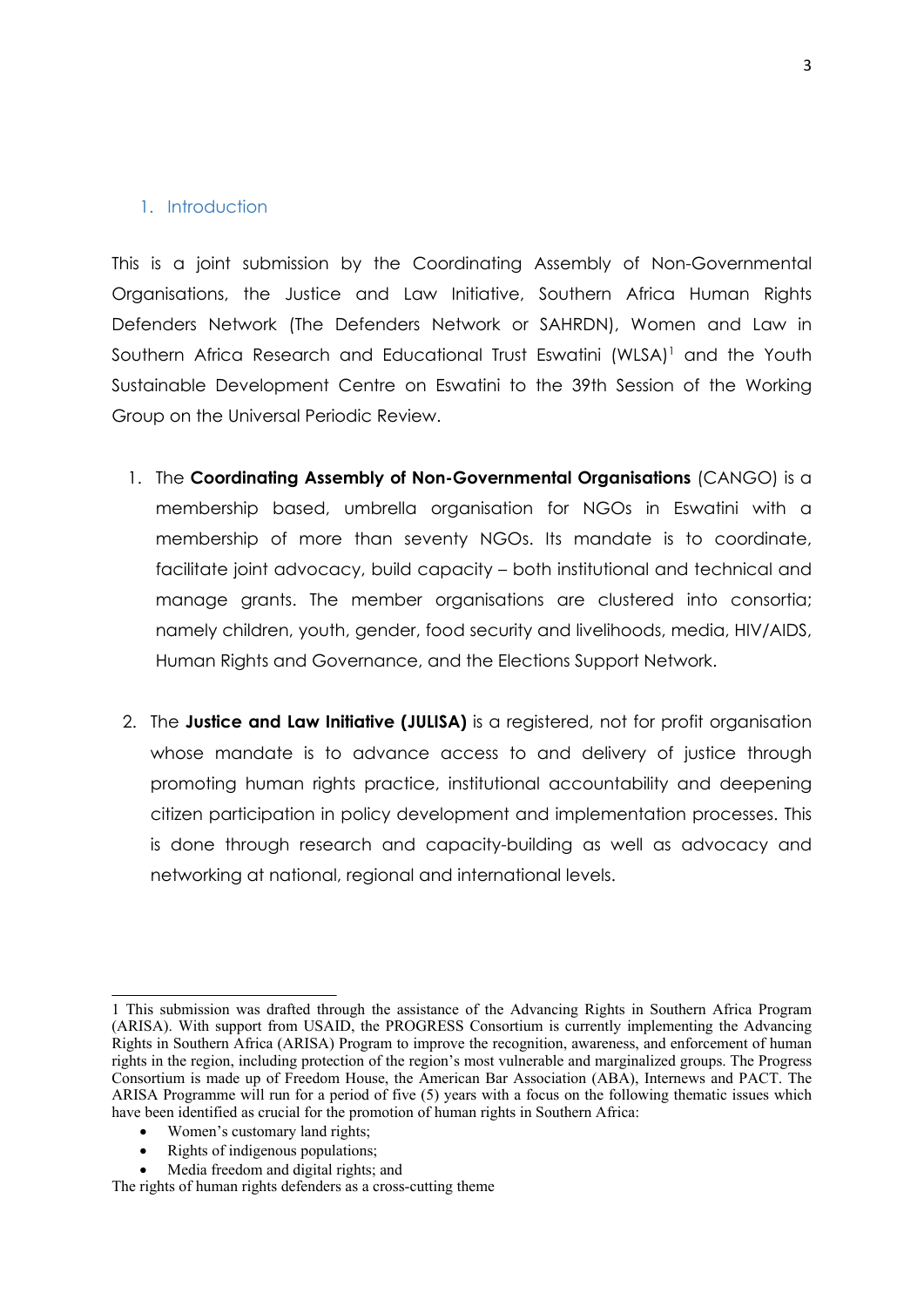- 3. Founded in 2013, the **Southern African Human Rights Defenders Network (the Defenders network or SAHRDN)** is <sup>a</sup> non-profit sub-regional network consisting of representatives from civil society organisations from Southern Africa. The SAHRDN coordinates regional efforts to provide rapid, practical, comprehensive and inclusive protection support to HRDs at high risk, defend civic space, and empower HRDs to mitigate effects of repression. To this end, the SAHRDN contributes to the respect and recognition of HRDs as legitimate actors and agents of change with universally recognised and constitutionally guaranteed rights. The SAHRDN supports HRDs in engaging with supranational reporting and protection mechanisms.
- 4. **Women and Law in Southern Africa Research and Educational Trust Eswatini (WLSA)** is <sup>a</sup> women'<sup>s</sup> rights organization which aims to contribute to the socioeconomic, political, and legal advancement as well as protection of women and girls in Eswatini. This is achieved through strategic action research in the socio-legal field, lobbying and advocacy for legal reforms, policy changes, laws (including Swazi law and custom); and practices which discriminate and disadvantage women and girls. WLSA'<sup>s</sup> focus areas include *inter alia* customary land rights issues, and the protection of women human rights defenders.
- 5. **Youth Sustainable Development Centre (YSDC)** is <sup>a</sup> non-profit organisation that is working on youth economic empowerment through sustainable development, which further mobilises youth as sustainable development agents, problem solvers and human rights advocates.

The focus of this report is on the situation of human rights defenders and the various rights violations they are facing in Eswatini. It identifies key challenges that human rights defenders (HRDs) are facing namely: harassment; suppression of freedom of expression, association and assembly, and arbitrary arrest and detention.

This submission provides recommendations to the state party to ensure that the rights of human rights defenders are protected and promoted in the country through repealing or amending repressive legislation such as the Sedition Act and Suppression of Terrorism Act. It further recommends the state party to ensure that the work of human rights defenders is not unjustifiably restricted, and that relevant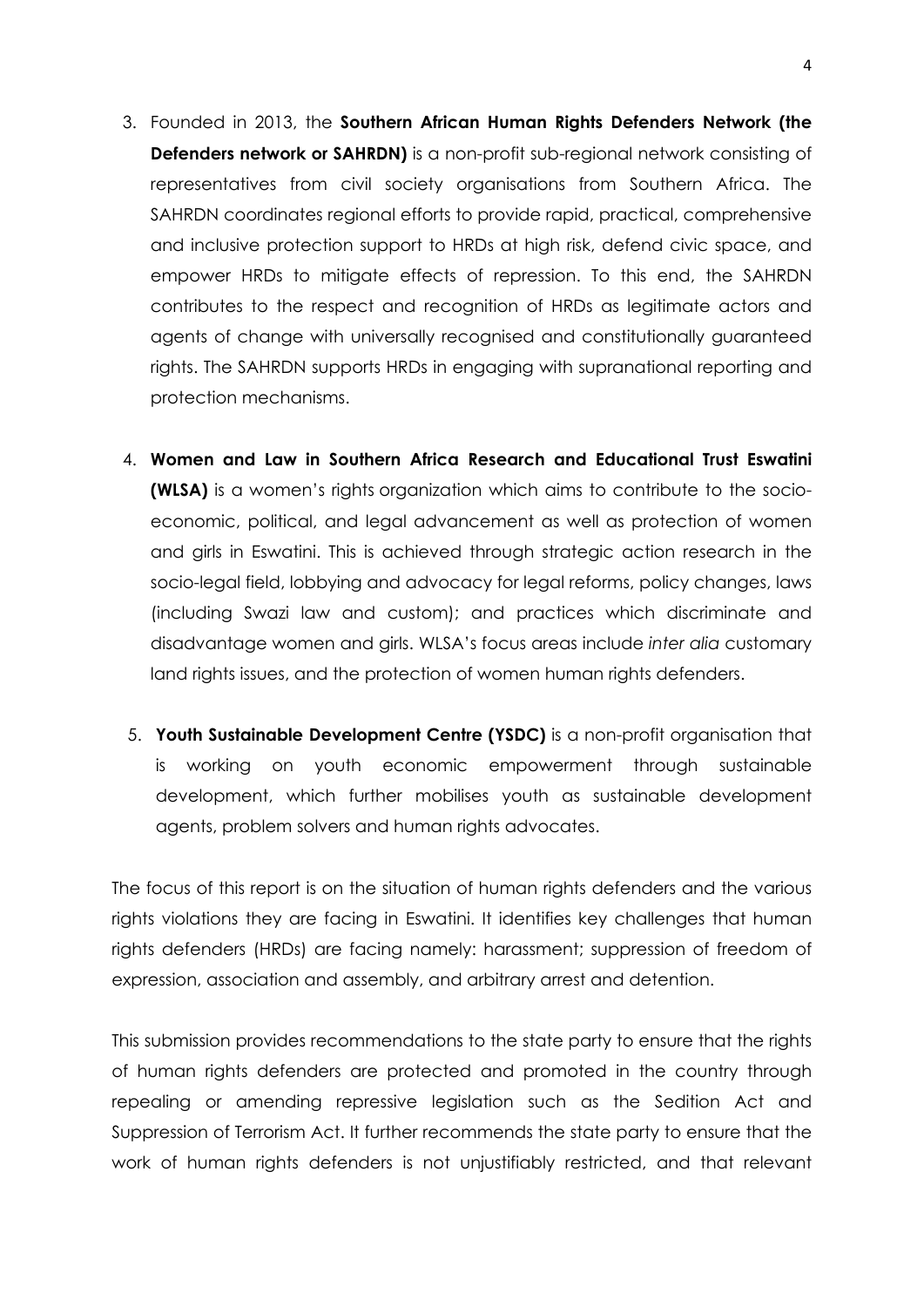<span id="page-4-0"></span>stakeholders such as the national human rights institution and traditional leaders uphold the rights of human rights defenders.

#### 2. Human Rights Issues Relating to Human Rights Defenders in Eswatini

During the Southern Africa Human Rights Defenders Summit in 2019, HRDs from Eswatini highlighted the main challenges HRDs are facing in the country.

Some of the key challenges facing human rights defenders in Eswatini include the following:

- The criminalization of human rights work;
- Patriarchy and culture are used to stifle the work of HRDs, particularly women defenders.
- Cyber threats against HRDs.
- The right to privacy is under attack; and
- The suppression of freedom of assembly and expression despite constitutional guarantees. *2*

#### 2.1 Defenders and Freedom of Expression, Association and Peaceful Assembly

HRDs, are also subjected to intimidation, harassment, threats and torture. Freedom of expression and access to information are curtailed through laws such as the Sedition and Subversive Activities Act $^3$  and Official Secrets Act $^4$ . These laws are usec to prevent HRDS from organising and participating in peaceful assembly in the form of meetings or peaceful protest activities. Journalists and activists are reportedly followed and harassed by unknown state agents. *5* There have also been reports of

<sup>2</sup> Southern Africa Human Rights Defenders Network et al "2019 Southern Africa Human Rights Defenders Summit" <https://africandefenders.org/wp-content/uploads/2020/02/SAHRDN-Report-compressed.pdf> (last accessed 24 February 2021) page 32.

<sup>3</sup> No: 46 of 1938

<sup>4</sup> No: 30 of 1968

<sup>5</sup> Report submitted to ARISA by civil society stakeholders during Eswatini in country mission conducted from 6-9 June 2019.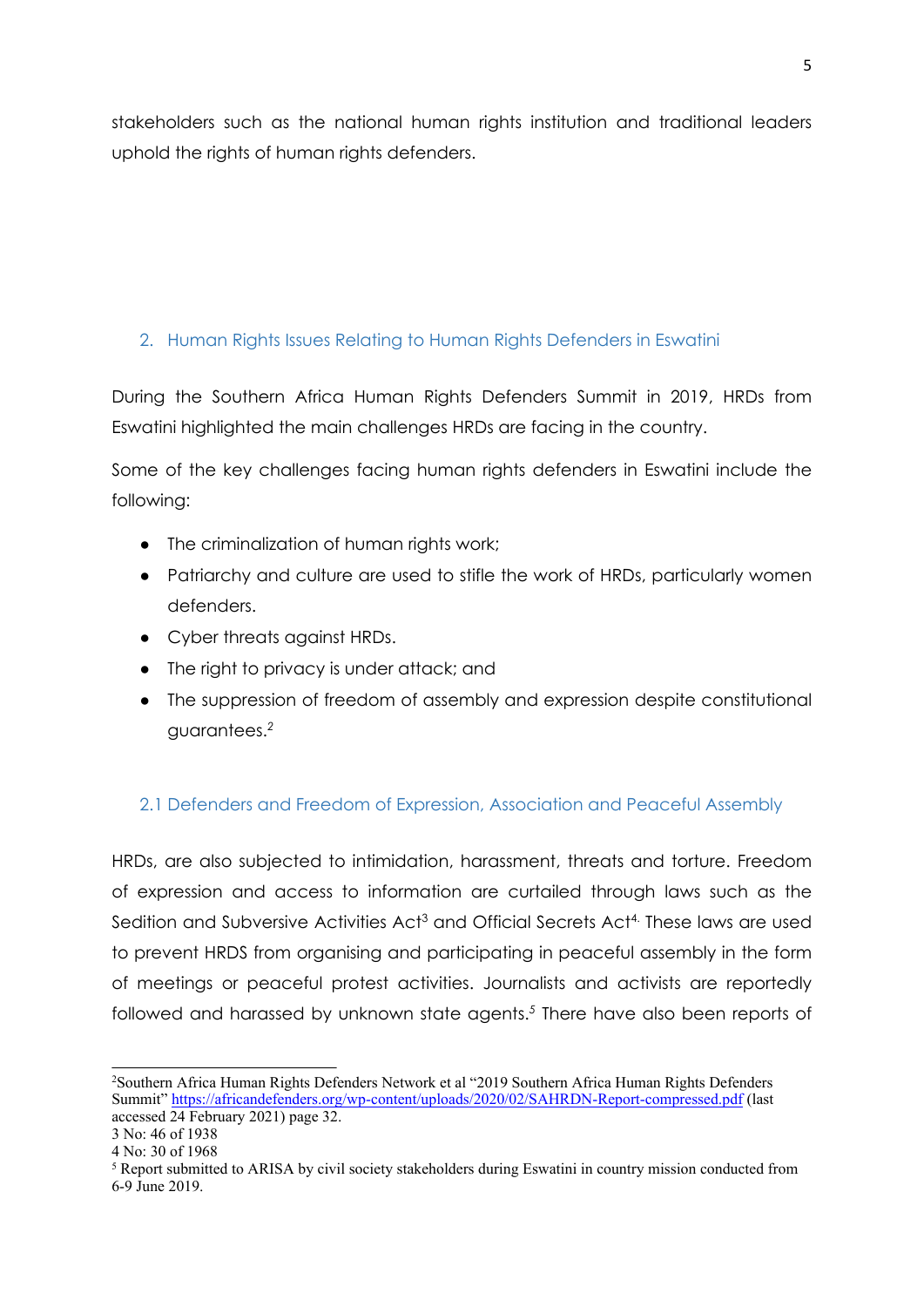telephonic and internet spying by government. *<sup>6</sup>* Most human rights defenders are easily isolated from their professional and social communities as individuals do not want to be considered guilty by association. *7* Since every Swazi person "belongs" to <sup>a</sup> chief, an activist'<sup>s</sup> actions very often impact on their family, especially in the rural areas. *8* Families are very often punished through evictions and intimidation. *9*

Despite the Eswatini Constitution<sup>10</sup> providing for the rights to freedom of expression, association and peaceful assembly there has not been <sup>a</sup> systematic law reform process to ensure legislative compliance with constitutional principles, and these rights continue to be violated by the State. While laws such as the Public Order Act<sup>11</sup> have been amended to enable some protections, ensuring the right to freedom of expression, association and assembly; these amendments do not fully address the restrictions and contain loopholes which may be used in practice to curtail these rights because the Act is being implemented with cumbersome requirements to obtain permits before holding <sup>a</sup> meeting/activity and restrictions with regards to obtaining authorisation to access public buildings.

However, it remains <sup>a</sup> matter of concern that the Act is being implemented with cumbersome requirements to obtain permits before holding <sup>a</sup> meeting/activity and restrictions with regards to obtaining authorisation to access public buildings, i.e. to deliver petitions, and for the power of the police to intervene in <sup>a</sup> gathering in cases of danger to public order or safety, which has led to its abuse in application. For example, when the Swaziland Economic Justice Network (SEJUN) in February 2018 held <sup>a</sup> march to Parliament to deliver <sup>a</sup> petition on the National budget that was heavily criticised for not being pro-poor, the march was stopped by Police. The Public Order Act was further used to revoke the permit for the 2<sup>nd</sup> and 3<sup>rd</sup> day of the protests of Trade Union Congress of Swaziland (TUCOSWA) in 2018 and TUCOSWA urgently approached the courts to counter the decision by NATCOM. The case was put in the Court roll to be heard on the 19th September as an Urgent application. <https://allafrica.com/stories/201809210158.html>.

- 7 Ibid.
- 8 Ibid.
- <sup>9</sup> Ibid.

11 No: 17 of 1963

<sup>6</sup> Ibid.

<sup>10</sup> The Constitution of the Kingdom of Swaziland Act of 2005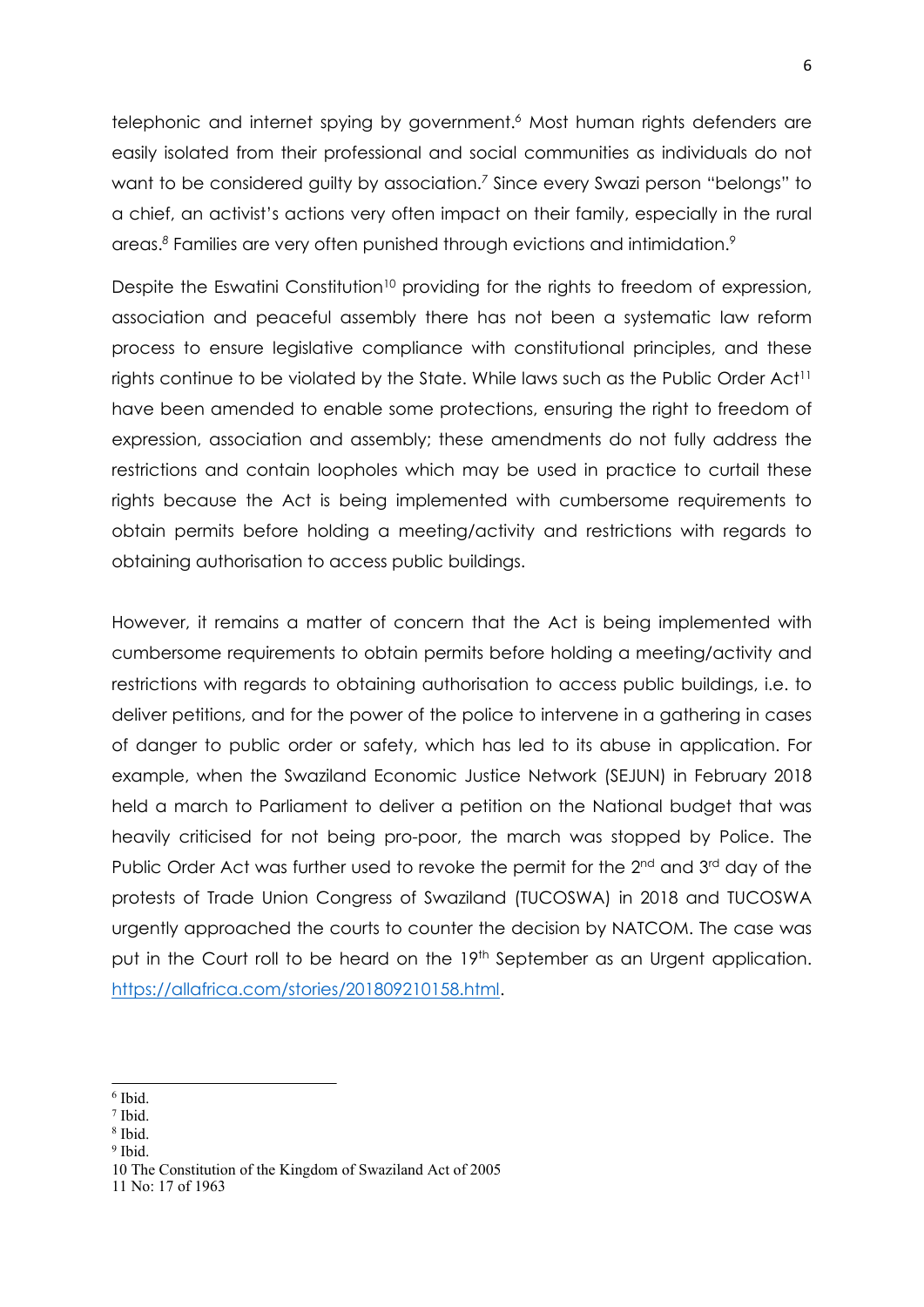Maxwell Dlamini, <sup>a</sup> student activist and SWAYOCO member was arrested, purportedly for allegedly making seditious remarks at <sup>a</sup> Worker'<sup>s</sup> Day commemoration event on the 1<sup>st</sup> May 2014. Political activists have been harassed, detained and arrested for wearing T-shirts with political slogans, particularly those of the banned and proscribed political party, the People'<sup>s</sup> Democratic Movement (PUDEMO). On the 2014, seven members of PUDEMO, were arrested for wearing tshirts with the PUDEMO name and political messages whilst protesting outside the court premises when members of the public were denied access to Thulani Maseko and Bheki Makhubu'<sup>s</sup> case. They were protesting against among others, matters relating to the administration of justice. Thulani Maseko and Bheki Makhubu were arrested and charged with contempt of court for criticizing the then Chief Justice. Students have been expelled from colleges and universities for being leading or being actively involved in student and national politics. There have also been deaths in custody of political activists.

The Eswatini government has not passed any laws that enable the formation, registration, participation of political parties. The 1973 Decree<sup>12</sup> (the Decree) which states that "all political parties and similar bodies that cultivate and bring about disturbances and ill-feelings within the Nation are hereby dissolved and prohibited" has not yet been repealed and government continues to assert that it is no longer operational in view of the enactment of the Constitution. However, in reality the restrictions contained in the Decree continue to be imposed on HRDs work. It is used by law enforcement officers to supress political opponents. The Decree is used in practice because political parties remain banned and assemblies are strictly restricted to non-political purposes (thus also barring involvement of political parties in national elections).

There is widespread concern with civil society and HRDs about the NGO Bill <sup>13</sup> that is currently under consideration by government. This Bill contains elements that may be used to curtail the work of HRDs and their organisations by restricting activities and closing off the already shrinking civic space and thereby making it difficult for civil society organisation to operate freely and effectively.

<sup>12</sup> Proclamation by his Majesty King Sobhuza II 12<sup>th</sup> April 1973

<sup>13</sup> Non-Governmental Organisations Bill of 2017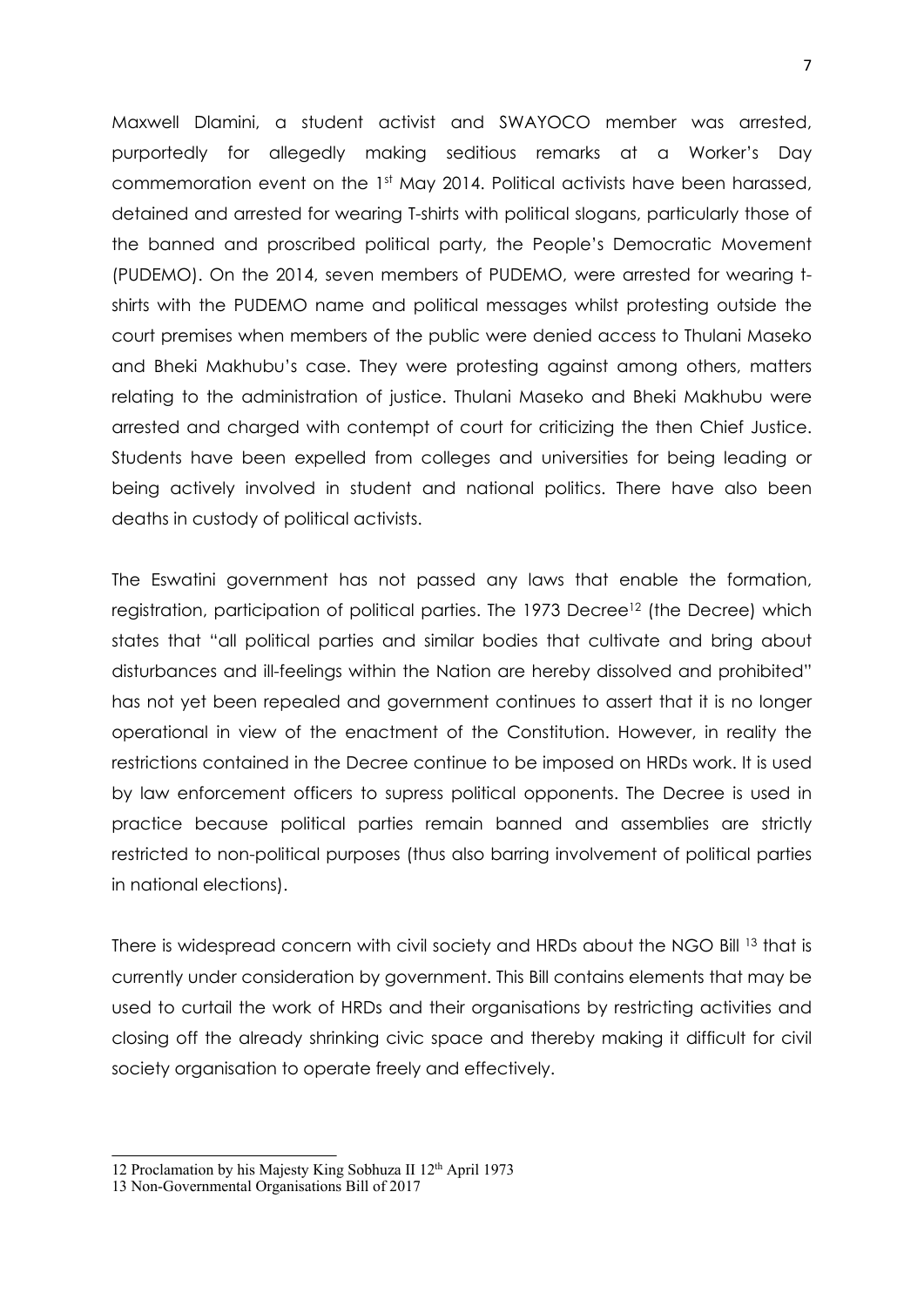#### <span id="page-7-0"></span>2.2 Freedom from Torture, Inhuman and Degrading Treatment or Punishment

The Eswatini government has argued that torture can be addressed under the existing criminal laws hence there is no need to specifically criminalise it. Despite advocacy efforts and calling for accountability by HRDs, the government has resisted carrying out appropriate investigations where there are allegations of torture, resulting in this practice, particularly by security forces, continuing with impunity.

#### 2.3 LGBTIQ Defenders and their Rights

HRDs are also able to solicit, receive and utilise resources for the purpose of protecting human rights (including the receipt of funds from abroad). However, the ability of HRDs to work freely on human rights is largely dependent on the type of rights they are advocating for. With "non-controversial" rights such as children'<sup>s</sup> rights, there is greater freedom whereas with civil and political rights, and socioeconomic rights, there is hostility from government. In this regard, HRDs working on such issues have limited freedoms to form organisations.

The criminalization of human rights work has been particularly evident when it comes to Lesbian, Gay, Bisexual, Transgender and Intersex (LGBTI) work. This is <sup>a</sup> violation of individuals' freedom of association rights. The United Nations Special Rapporteur on Freedom of Peaceful Assembly and of Association has noted that the enjoyment of freedom of association rights is particularly important for high risk groups who are minorities or marginalized. *14* In Eswatini homosexuality is still considered to be <sup>a</sup> taboo with anti-sodomy laws still in place. *<sup>15</sup>* As <sup>a</sup> result of the conservative and traditional aspects of the country, LGBTI people remain underrepresented and do not occupy <sup>a</sup> significant space for their voices to be heard. It is therefore important to enforce the freedom of association rights of LGBTI persons in <sup>a</sup> safe and accepting environment. A milestone in the advocacy of LGBTI persons' rights in Eswatini was the first pride march that was held in Mbabane in 2018. *<sup>16</sup>* However, in September 2019,

<sup>14</sup> Report of the UN Special Rapporteur on the Rights to Freedom of Peaceful Assembly and of Association, UN Doc A/HRC/38/34 (26 July 2018), pg12.

<sup>15</sup> Report submitted to ARISA by civil society stakeholders during Eswatini in country mission conducted from 6-9 June 2019.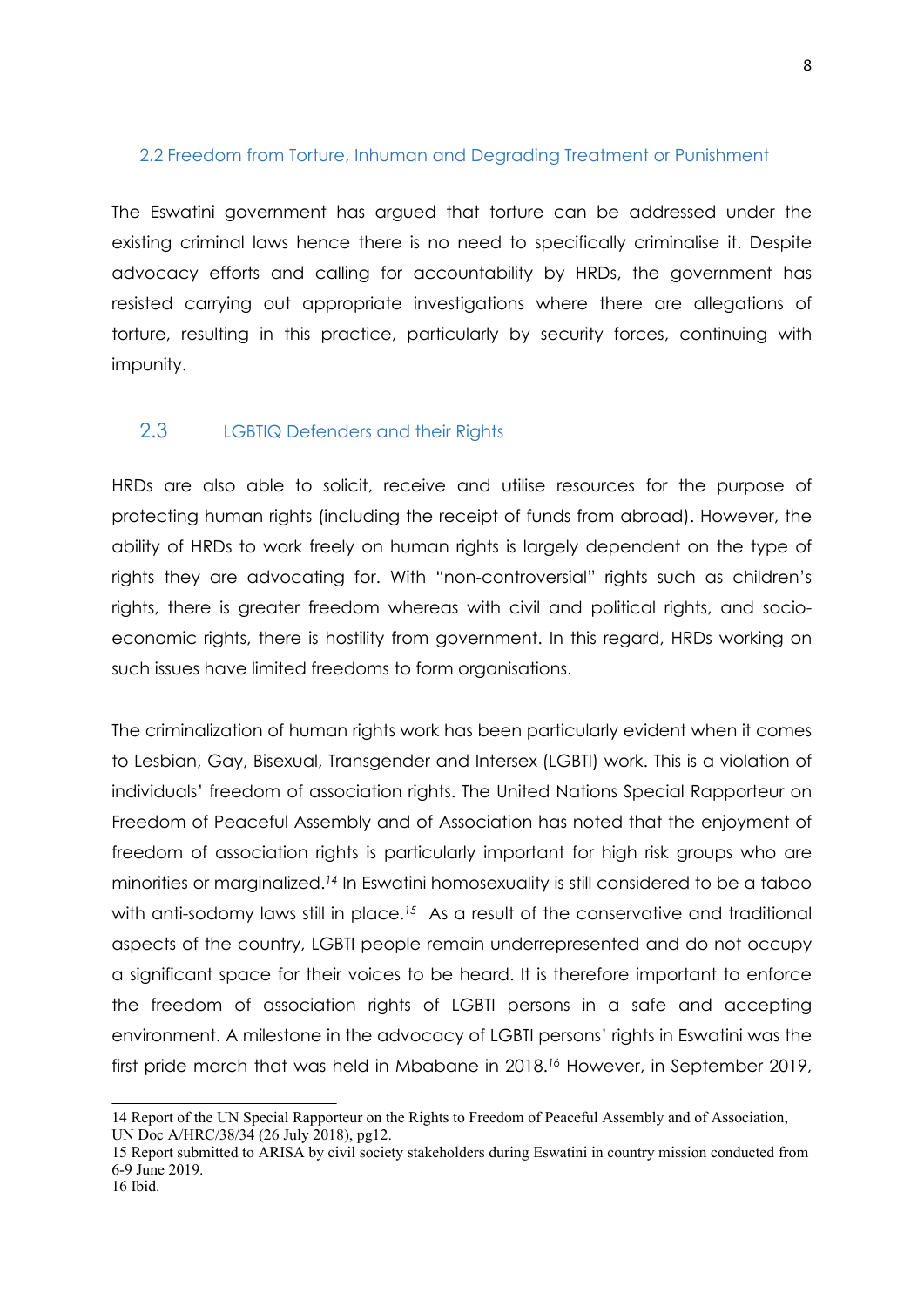<span id="page-8-0"></span>the Eswatini'<sup>s</sup> Registrar of Companies refused to register the Eswatini Sexual and Gender Minorities (ESGM), an organization that works to protect and promote LGBTI rights in Eswatini. 17 The Registrar argued that ESGM'<sup>s</sup> purpose was unlawful since same-sex sexual acts are illegal in the country. *18* ESGM approached the Eswatini High Court in Mbabane for relief and argued that the Registrar'<sup>s</sup> refusal violated ESGM members' rights to dignity, to associate and express themselves freely, to be treated equally and not to be discriminated against. *19* The matter is still pending before the court.

#### 2.4 Independence of the Judiciary and Availability of other Redress **Mechanisms**

Apart from adding to the numbers of judicial officers, there has been no concerted effort to reform the judiciary, particularly in relation to its independence. There is no security of tenure for judges and in an attempt to protect their jobs, they deliver judgments that appease the status quo, at the expense of the HRDs. This is evident from the negative attitude and biased manner in which human rights cases and HRDs are treated in legal processes as well as in the judgments themselves. The well recorded case of Thulani Maseko and Bheki Makhubu is illustrative of this attitude of the courts, where the judge was visibly and expressly biased in dismissing all applications brought on behalf of these HRDs; granting all the State'<sup>s</sup> applications; and rejecting all evidence by the HRDs but accepting all the evidence by the State regardless of legal principles of admissibility and proof.

HRDs in Eswatini are able to submit concerns and proposals to the relevant government institutions. However, in as much as criticisms and complaints may be submitted to government, consideration of these and responses or subsequent engagement with HRDs is not guaranteed and hardly takes place. Many petitions, policy and law reform proposals have been submitted to government without response or subsequent change to the policy or law.

<sup>&</sup>lt;sup>17</sup> Southern Africa Litigation Centre "Eswatini High Court Postpones Case on the Refusal to Register an LGBT Advocacy Group" [https://www.southernafricalitigationcentre.org/2020/06/25/media-advisory-eswatini-high](https://www.southernafricalitigationcentre.org/2020/06/25/media-advisory-eswatini-high-court-postpones-case-on-the-refusal-to-register-an-lgbt-advocacy-group/)[court-postpones-case-on-the-refusal-to-register-an-lgbt-advocacy-group/](https://www.southernafricalitigationcentre.org/2020/06/25/media-advisory-eswatini-high-court-postpones-case-on-the-refusal-to-register-an-lgbt-advocacy-group/) (last accessed on 24 February 2021). 18 Ibid.

<sup>19</sup> Ibid.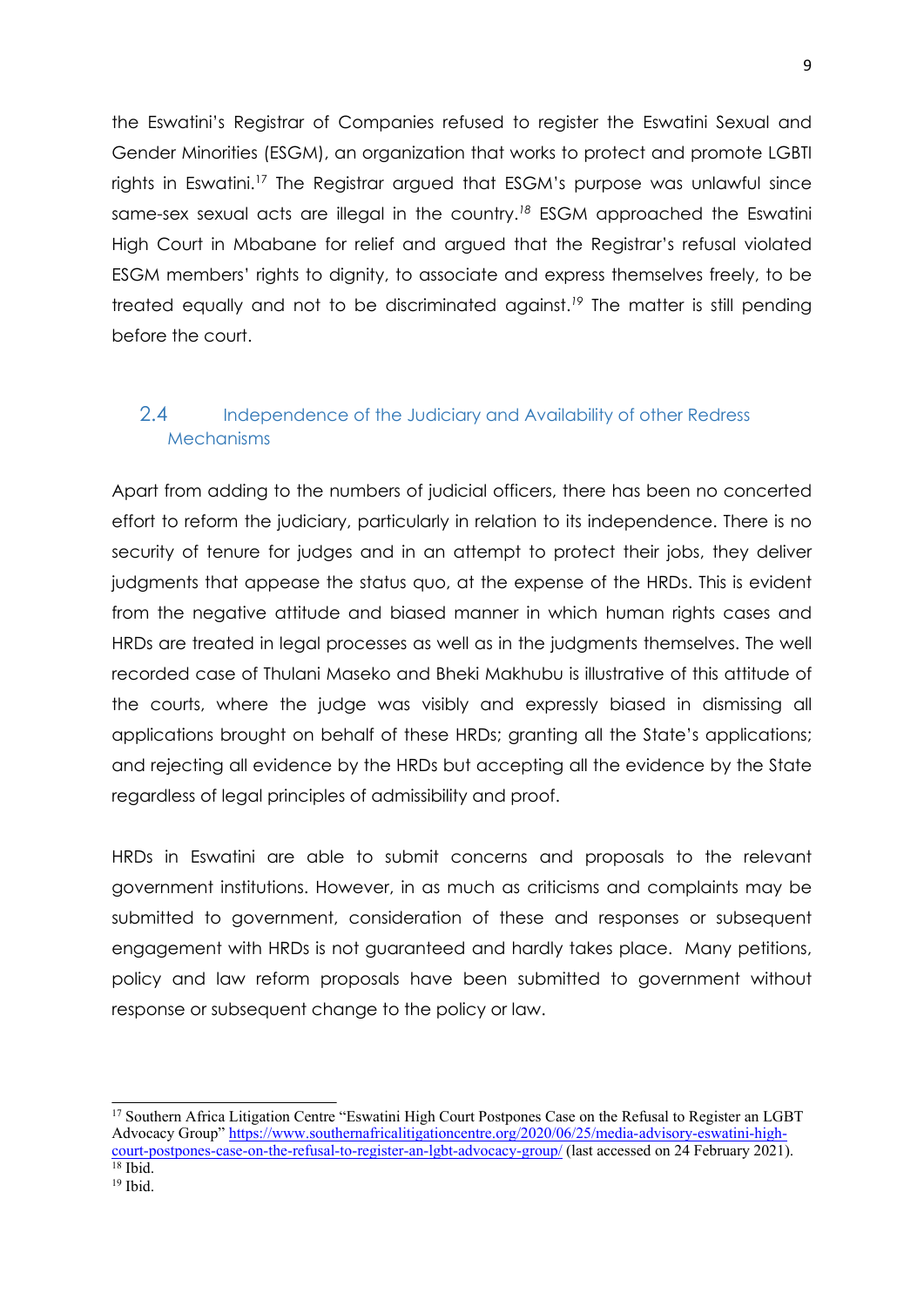<span id="page-9-0"></span>There has not been any government collaboration with national human rights mechanisms on protecting HRDs. There has also been no cooperation with civil society and HRDs on promoting and protecting the rights of HRDs. The Commission on Human Rights and Public Administration (CHRPA) has not implemented any activities to promote and protect the rights of HRDs, and there has been no human rights education and public awareness on the rights of HRDs. HRDs have decried the fact that their cases of violations have been reported to the CHRPA, but have not been acknowledged or actioned upon.

#### 3. Implementation of UPR Recommendations

Recommendations from processes such as the UPR have called on the international community to support Eswatini implement its human rights obligations through capacity-building and technical assistance, which are key mandates of international organisations. This support can also be tailored to the needs of specific groups such as the police or judiciary. In order to strengthen human rights culture and practice, Eswatini should take stock of the capacity constraints of the national human rights infrastructure and related agencies so as to identify areas of strengthening. There should also be monitoring of practical implementation of the training.

## 4. Impact of Patriarchy and Tradition

Promoting human rights in the context of Eswatini, which is <sup>a</sup> patriarchal and very traditional society creates additional challenges for women human rights defenders (WHRDs). These include various acts of sexual harassment. WHRDs who are vocal are viewed as acting contrary to socio-cultural norms; hence they are subject to greater prejudice than male HRDs. Furthermore, because women are culturally viewed as minors who are subject to family decisions, they may experience additional pressure from their families to stop or reduce their activism. Due to the restrictive and repressive environment, WHRDs are hesitant in reporting these cases, and where such reports have been made to civil society actors, requests for confidentiality have been made.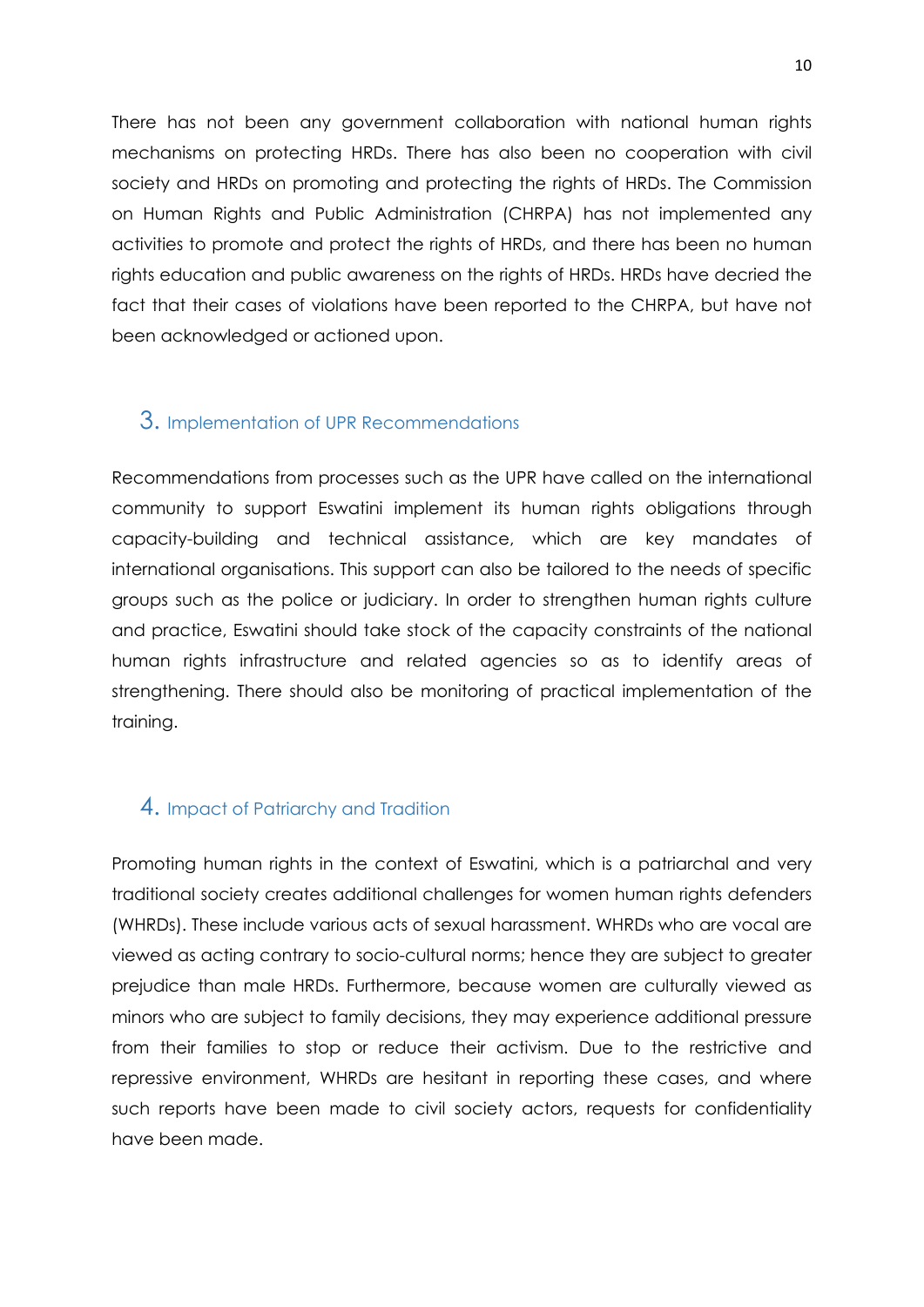#### <span id="page-10-0"></span>5. Conclusion and Recommendations

This submission has identified that the human rights defenders' rights to privacy, freedom of association and peaceful assembly remain limited, and they are continuously faced with threats and harassment. The government has relied on various security legislation such as the Sedition and Subversive Activities Act to monitor human rights defenders and restrict their work. In order to remedy the issues identified in this submission WLSA recommends that the Eswatini government should:

- i. Take measures to align all laws and policies with the principle of equality and non-discrimination as stated in the Constitution, particularly as it relates to LGBTI people and human rights defenders;
- ii. Decriminalize same sex relations and permit LGBTI organizations to register;
- iii. Repeal or amend laws that restrict civil rights, and the work of human rights defenders;
- iv. Ensures that human rights defenders are protected, and that reports of harassment, abuse and the restriction of fundamental freedoms by law enforcement are adequately investigated and prosecuted;
- v. Ensure that adequate investigations are conducted for all pending charges against HRDs and HRDs convicted under the Suppression of Terrorism Act
- vi. Adopt measures to create an enabling environment for social and political dialogue with relevant national, regional and international human rights stakeholders and mechanisms
- vii. Enact enabling legislation for the establishment of an independent and impartial (CHRPA) to undertake activities as <sup>a</sup> national human rights institution in accordance with the Paris Principles;
- viii. Establish <sup>a</sup> national mechanism for reporting to international and regional mechanisms and follow-up on implementation of recommendations from these mechanisms;
- ix. Adopt measures to ensure the independence of the judiciary, including by ensuring the appointment of impartial judges, as well as prosecuting and punishing those responsible for acts undermining the independence or impartiality of judicial proceedings;